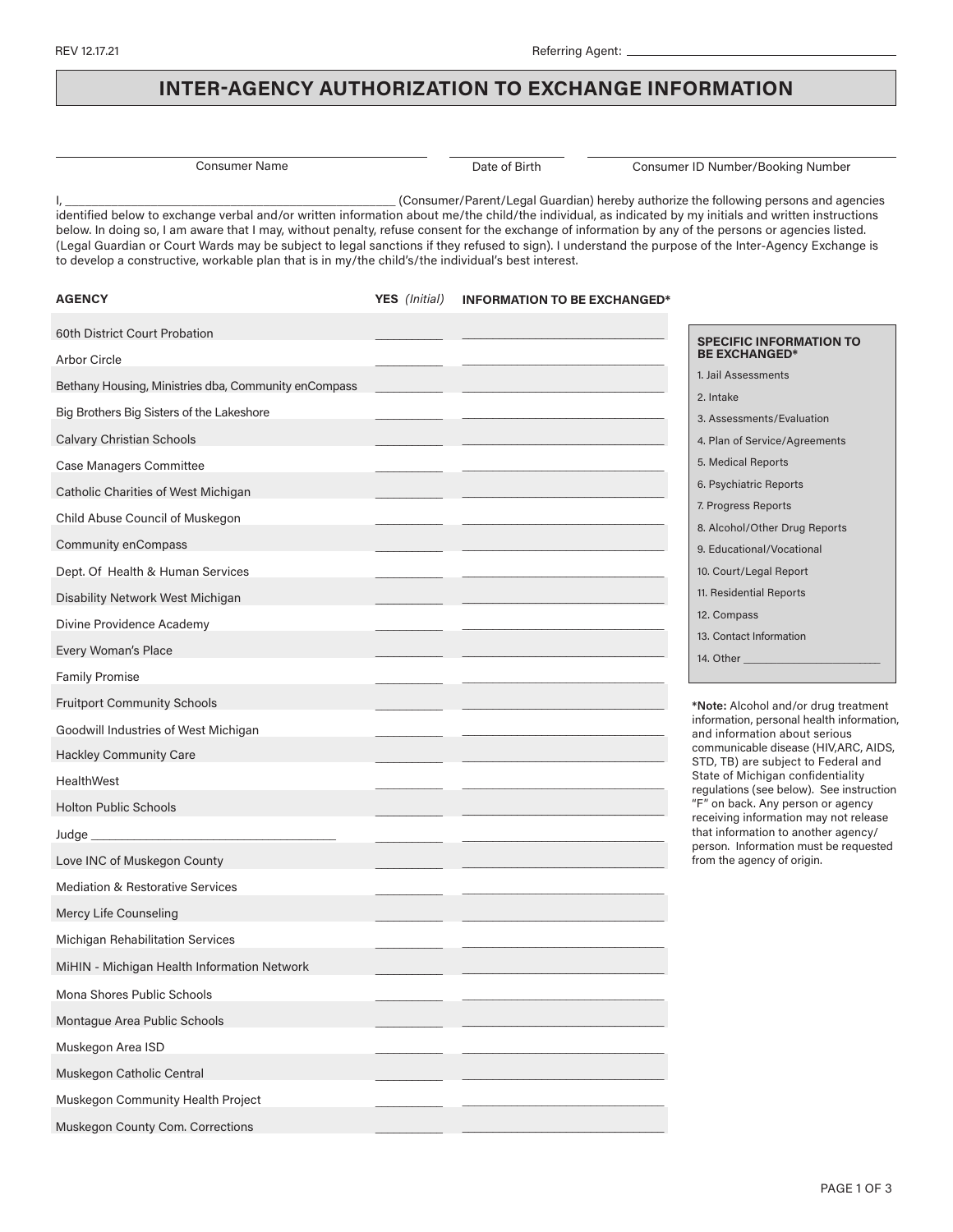## **AGENCY CONT'D**

| Muskegon County Family Court                 |  | <b>SPECIFIC INFORMATION TO</b>                                                    |
|----------------------------------------------|--|-----------------------------------------------------------------------------------|
| Muskegon County Juvenile Transition Ctr      |  | <b>BE EXCHANGED*</b>                                                              |
| Muskegon County Prosecutor                   |  | 1. Jail Assessments                                                               |
| Muskegon County Sheriff's Office             |  | 2. Intake                                                                         |
| Muskegon Covenant Academy                    |  | 3. Assessments/Evaluation                                                         |
|                                              |  | 4. Plan of Service/Agreements<br>5. Medical Reports                               |
| Muskegon Family Care                         |  | 6. Psychiatric Reports                                                            |
| Muskegon Heights Public PSA                  |  | 7. Progress Reports                                                               |
| Muskegon-Oceana Community Action Partnership |  | 8. Alcohol/Other Drug Reports                                                     |
| Muskegon Pregnancy Center                    |  | 9. Educational/Vocational                                                         |
| Muskegon Public Schools                      |  | 10. Court/Legal Report                                                            |
| Muskegon Rescue Mission                      |  | 11. Residential Reports                                                           |
| North Muskegon Public Schools                |  | 12. Compass                                                                       |
| Oakridge Public Schools                      |  | 13. Contact Information                                                           |
| Orchard View Schools                         |  | 14. Other _                                                                       |
| Pathfinders                                  |  |                                                                                   |
|                                              |  | *Note: Alcohol and/or drug treatment<br>information, personal health information, |
| Planned Parenthood - Muskegon Health Center  |  | and information about serious<br>communicable disease (HIV, ARC, AIDS,            |
| Public Health of Muskegon County             |  | STD, TB) are subject to Federal and<br>State of Michigan confidentiality          |
| Ravenna Public Schools                       |  | regulations (see below). See instruction                                          |
| Read Muskegon                                |  | "F" on back. Any person or agency<br>receiving information may not release        |
| Reeths-Puffer Schools                        |  | that information to another agency/<br>person. Information must be requested      |
| Social Security Administration               |  | from the agency of origin.                                                        |
| State of Michigan Parole                     |  |                                                                                   |
| State of Michigan Probation                  |  |                                                                                   |
| Step Up                                      |  |                                                                                   |
| The Hope Project                             |  |                                                                                   |
| The Salvation Army                           |  |                                                                                   |
| Three Oaks Public School Academy             |  |                                                                                   |
| <b>Timberland Charter Academy</b>            |  |                                                                                   |
| Western Michigan Christian High School       |  |                                                                                   |
| West Michigan Works                          |  |                                                                                   |
| West Shore Lutheran School                   |  |                                                                                   |
| <b>Whitehall District Schools</b>            |  |                                                                                   |
|                                              |  |                                                                                   |
| <b>YMCA</b>                                  |  |                                                                                   |
| Other                                        |  |                                                                                   |

## **PURPOSE FOR SUCH DISCLOSURE**

\_\_\_\_\_\_\_\_\_\_\_\_\_\_\_\_\_\_\_\_\_\_\_\_\_\_\_\_\_\_\_\_\_

 $\overline{\phantom{a}}$ 

☐ Coordination of Services ☐ Vocational Planning

☐ School Planning ☐ Legal/Court Proceedings ☐ Treatment Planning ☐ Other

This consent is subject to a written revocation at any time except in those circumstances in which the Program has taken certain actions in reliance on such consent. However, this consent shall be valid no longer than is reasonably necessary to accomplish the purpose of the actions for which it was given. My authorization is voluntary and will automatically expire once the purpose for which it was signed is accomplished, or this consent will automatically expire on \_\_\_\_\_\_\_\_\_\_\_\_\_\_\_\_ (one year) unless revocation is made prior to this date.

I further understand that information exchanged as a result of this authorization will be exchanged only with those persons in an agency with a legitimate interest in such information. My signature verifies my authorization for information exchange and that I have read this form and/or have had it read to me and explained in language that I can understand.